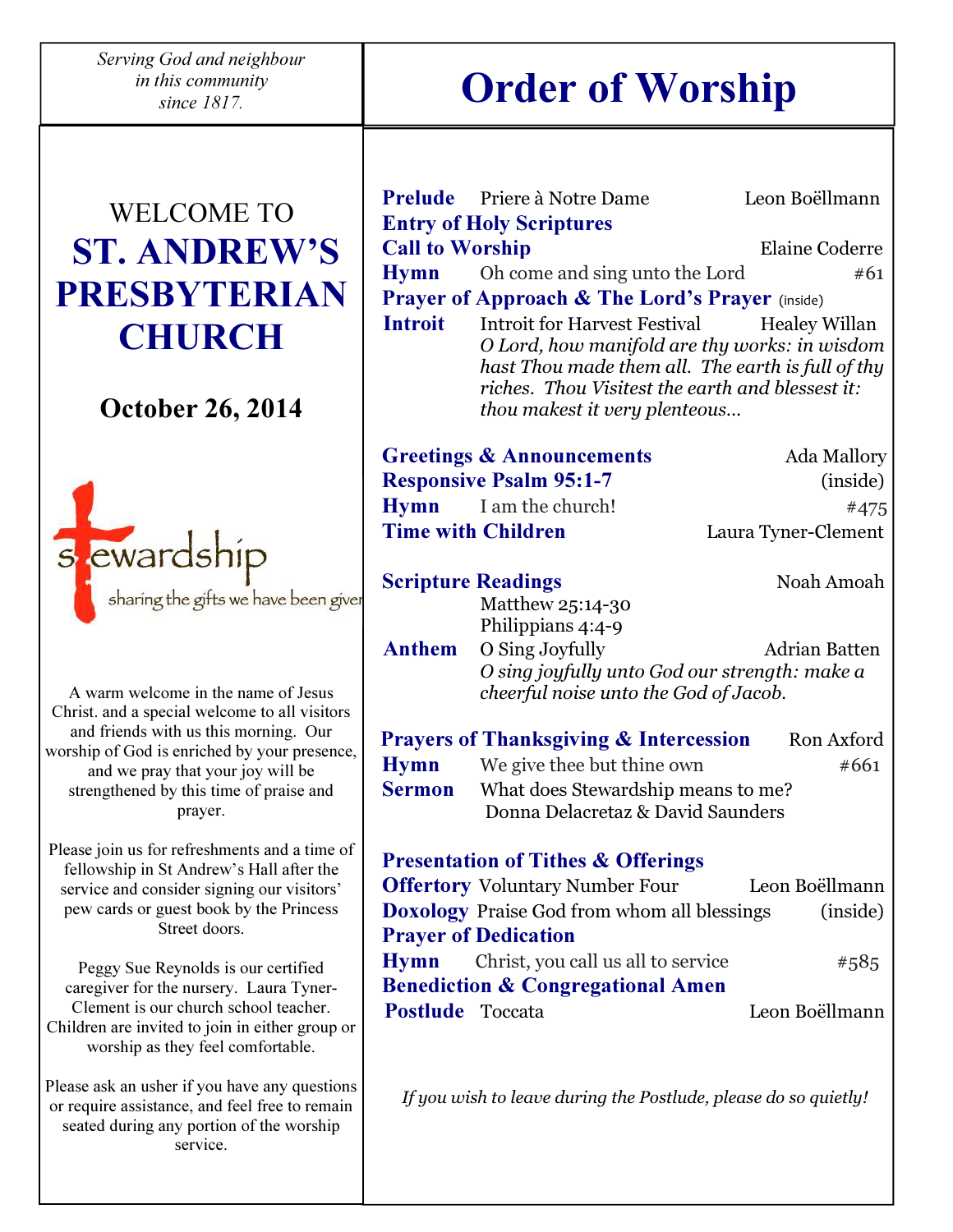#### The Lord's Prayer

Our Father who art in heaven, hallowed be thy name. Thy kingdom come, thy will be done, on earth, as it is in heaven. Give us this day our daily bread, and forgive us our debts, as we forgive our debtors. And lead us not into temptation, but deliver us from evil. For thine is the kingdom, the power, and the glory, forever. Amen

#### Responsive Psalm 95

O come, let us sing to the Lord; let us make a joyful noise to the rock of our salvation!

Let us come into his presence with thanksgiving; let us make a joyful noise to him with songs of praise! For the Lord is a great God, and a great King above all gods. In his hand are the depths of the earth; the heights of the mountains are his also. The sea is his, for he made it, and the dry land, which his hands have formed.

O come, let us worship and bow down, let us kneel before the Lord, our Maker! For he is our God, and we are the people of his pasture, and the sheep of his hand.

## Scripture Readings

#### Matthew 25:14-30

'For it is as if a man, going on a journey, summoned his slaves and entrusted his property to them; to one he gave five talents, to another two, to another one, to each according to his ability. Then he went away. The one who had received the five talents went off at once and traded with them, and made five more talents. In the same way, the one who had the two talents made two more talents. But the one who had received the one talent went off and dug a hole in the ground and hid his master's money. After a long time the master of those slaves came and settled accounts with them. Then the one who had received the five talents came forward, bringing five more talents, saying, "Master, you handed over to

me five talents; see, I have made five more talents." His master said to him, "Well done, good and trustworthy slave; you have been trustworthy in a few things, I will put you in charge of many things; enter into the joy of your master." And the one with the two talents also came forward, saying, "Master, you handed over to me two talents; see, I have made two more talents." His master said to him, "Well done, good and trustworthy slave; you have been trustworthy in a few things, I will put you in charge of many things; enter into the joy of your master." Then the one who had received the one talent also came forward, saying, "Master, I knew that you were a harsh man, reaping where you did not sow, and gathering where you did not scatter seed; so I was afraid, and I went and hid your talent in the ground. Here you have what is yours." But his master replied, "You wicked and lazy slave! You knew, did you that I reap where I did not sow, and gather where I did not scatter? Then you ought to have invested my money with the bankers, and on my return I would have received what was my own with interest. So take the talent from him, and give it to the one with the ten talents. For to all those who have, more will be given, and they will have an abundance; but from those who have nothing, even what they have will be taken away. As for this worthless slave, throw him into the outer darkness, where there will be weeping and gnashing of teeth."

#### Philippians 4:4-9

Rejoice in the Lord always; again I will say, Rejoice. Let your gentleness be known to everyone. The Lord is near. Do not worry about anything, but in everything by prayer and supplication with thanksgiving let your requests be made known to God. And the peace of God, which surpasses all understanding, will guard your hearts and your minds in Christ Jesus.

Finally, beloved, whatever is true, whatever is honourable, whatever is just, whatever is pure, whatever is pleasing, whatever is commendable, if there is any excellence and if there is anything worthy of praise, think about these things. Keep on doing the things that you have learned and received and heard and seen in me, and the God of peace will be with you.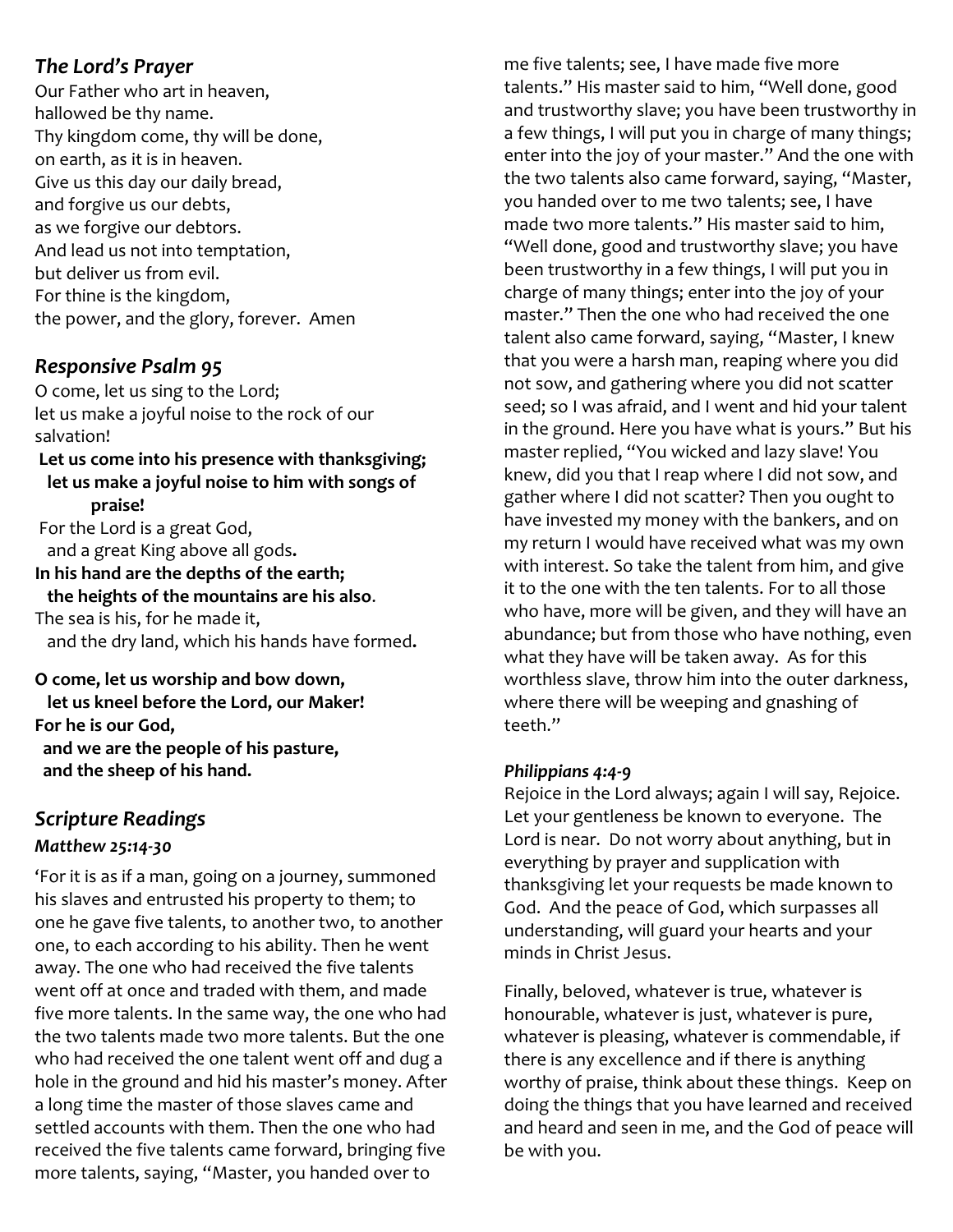#### Doxology

Praise God, from whom all blessings flow; Praise God, all creatures here below; Praise God above, ye heavenly host; Praise Father, Son, and Holy Ghost. Amen.

#### Music Notes

Thanksgiving is such a wonderful time of year and it seems to come and go so quickly. Once October and Hallowe'en are over, we need to start to thinking seriously about preparations for winter, and so I like to extend the theme of Harvest Thanksgiving a bit, perhaps in an attempt to deny the coming of winter.

The Introit is from a set written by British-Canadian composer and church musician Healey Willan. They were written at the request of George Maybee and the choir of St. George's Cathedral in 1950.

The anthem is a joyful setting of the first verses of Psalm 81. It was composed by Adrian Batten (1591- 1637) who was organist at St. Paul's Cathedral, London.

Leon Boëllmann (1862-1897) was a French organist, best known for his popular "Suite Gothique." The Prelude, entitled "Prayer," and the Postlude are both movements taken from this four movement work. The Offertory is from a set of seven Voluntaries. The Postlude entitled "Toccata" is full of drama, and makes a good Hallowe'en piece.

#### Ushers Schedule

Today - Joan Barr-Knox, Shirley & Rhonda Atkins, Alberta Saunders

Nov 2 – Elders

+++++++++++++++++++++++++++++++++++++

#### Announcements……

#### Students' Dinner Tonight

This evening 6-8 p.m. a meal together and a bible study. Last month we had a great group of almost a dozen - all welcome tonight! Contact Andrew at 613-546-6564 or a.johnston@standrewskingston.org to make sure there will be enough food and to receive directions to the home (near Staples downtown).

#### Glad Tidings Renewal

Mission news, stories, etc. New subscribers welcome! \$16.95 for 6 issues due today, October 26th. Please speak to Helen Ledford.

#### Three October Opportunities to Reach Out in Thanksgiving to God

a) Community Letters: thank God for someone working for good in our community. b) Fair Trade Coffee to Support the Kenora Friendship Centre: stop by the Mission Table this morning it's your Last Opportunity!! c) A Special Offering for a St Andrew's 'Feast': a congregational initiative to join in the Healing and Reconciliation journey with our aboriginal neighbours.

#### Christianity Explored

Our St. Andrew's autumn study series offers a DVD series of six sessions that invites us to explore the foundations of Christian faith. This Tuesday evening until Nov. 25. 7-8:30 p.m. led by the Minister. Please sign up at the table in St. Andrew's Hall, just to give an idea of seating needed!

#### TAKE YOUR 'MAYBE' HOME, PLEASE!!

Our distribution of Operation Christmas child boxes has stalled, with only five picked up in the past two weeks.

It would be extremely helpful if everyone who intends to give one or more would boost the program by acting now, so we avoid returning empties. Nov 16 is collection Sunday.

Ron Axford

#### A Certain Risk

A Certain Risk, Living your Faith at the Edge, is written by Paul Richardson, president of Mustard Seed International. Ron Axford has acquired eight copies to lend out, so everyone may have an opportunity to read it. Meet him at the literature table in St Andrew's Hall.

#### PAR Cards...

If you are contributing by pre-authorized remittance, please be sure to pick up a set of cards that can be placed on the offering plates each Sunday - they can be found on the counter of the church office. If you are willing to switch to PAR from envelopes, or would like a set of envelopes, please contact our bookkeeper Ann at ann@standrewskingston.org